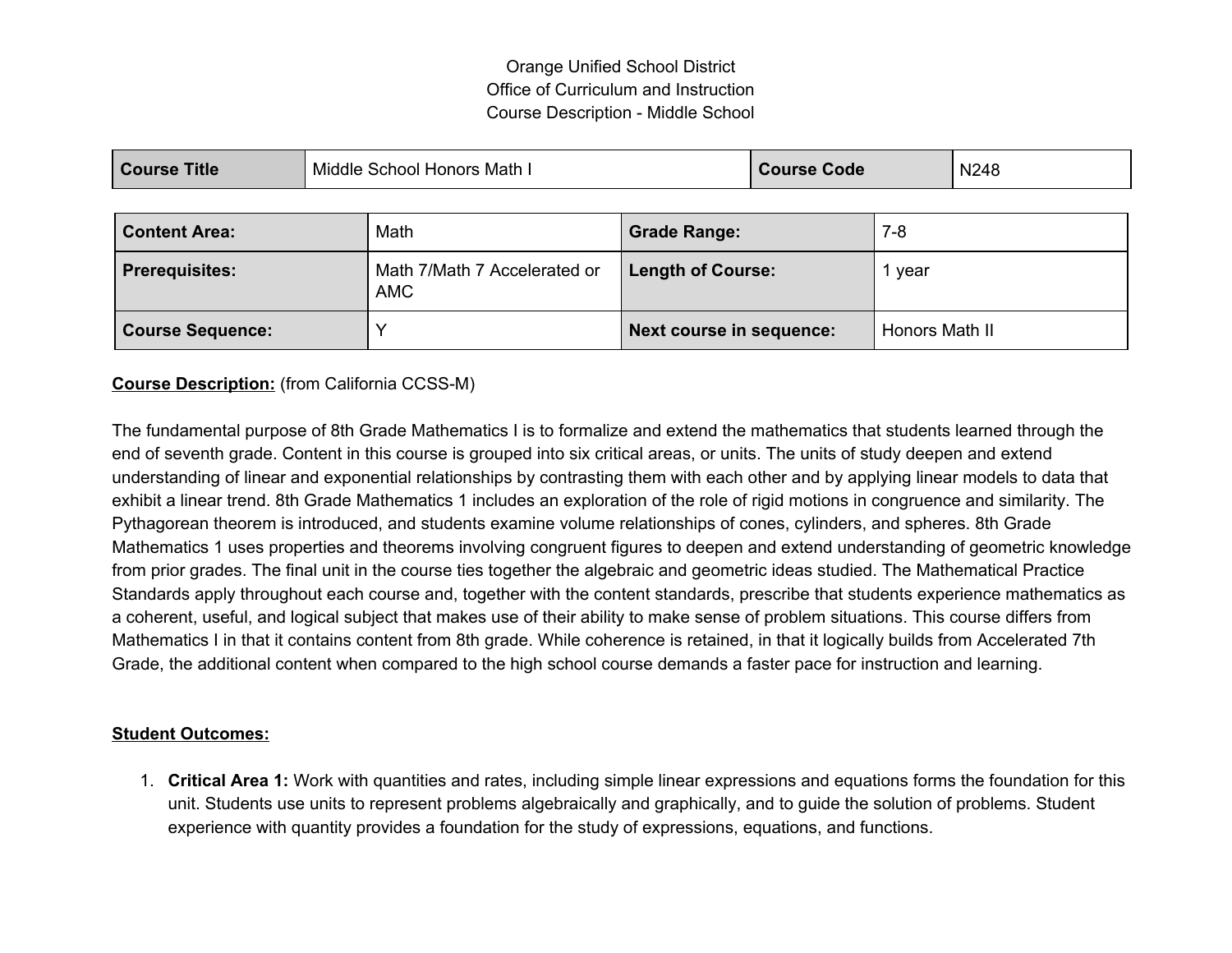- 2. **Critical Area 2:** Building on earlier work with linear relationships, students learn function notation and language for describing characteristics of functions, including the concepts of domain and range. They explore many examples of functions, including sequences; they interpret functions given graphically, numerically, symbolically, and verbally, translate between representations, and understand the limitations of various representations. They work with functions given by graphs and tables, keeping in mind that depending upon the context, these representations are likely to be approximate and incomplete. Their work includes functions that can be described or approximated by formulas as well as those that cannot. When functions describe relationships between quantities arising from a context, students reason with the units in which those quantities are measured. Students build on and informally extend their understanding of integral exponents to consider exponential functions. They compare and contrast linear and exponential functions, distinguishing between additive and multiplicative change. They interpret arithmetic sequences as linear functions and geometric sequences as exponential functions.
- 3. **Critical Area 3:** This unit builds on earlier experiences by asking students to analyze and explain the process of solving an equation and to justify the process used in solving a system of equations. Students develop fluency writing, interpreting, and translating between various forms of linear equations and inequalities, and using them to solve problems. They master the solution of linear equations and apply related solution techniques and the laws of exponents to the creation and solution of simple exponential equations. Students explore systems of equations and inequalities, and they find and interpret their solutions.
- 4. **Critical Area 4:** This unit builds upon prior students' prior experiences with data, providing students with more formal means of assessing how a model fits data. Students use regression techniques to describe approximately linear relationships between quantities. They use graphical representations and knowledge of the context to make judgments about the appropriateness of linear models. With linear models, they look at residuals to analyze the goodness of fit.
- 5. **Critical Area 5:** In previous grades, students were asked to draw triangles based on given measurements. They also have prior experience with rigid motions (translations, reflections, and rotations) and have used these experiences to develop notions about what it means for two objects to be congruent. Students establish triangle congruence criteria, based on analyses of rigid motions and formal constructions. They solve problems about triangles, quadrilaterals, and other polygons. They apply reasoning to complete geometric constructions and explain why they work.
- 6. **Critical Area 6:** Building on their work with the Pythagorean Theorem to find distances, students use a rectangular coordinate system to verify geometric relationships, including properties of special triangles and quadrilaterals and slopes of parallel and perpendicular lines.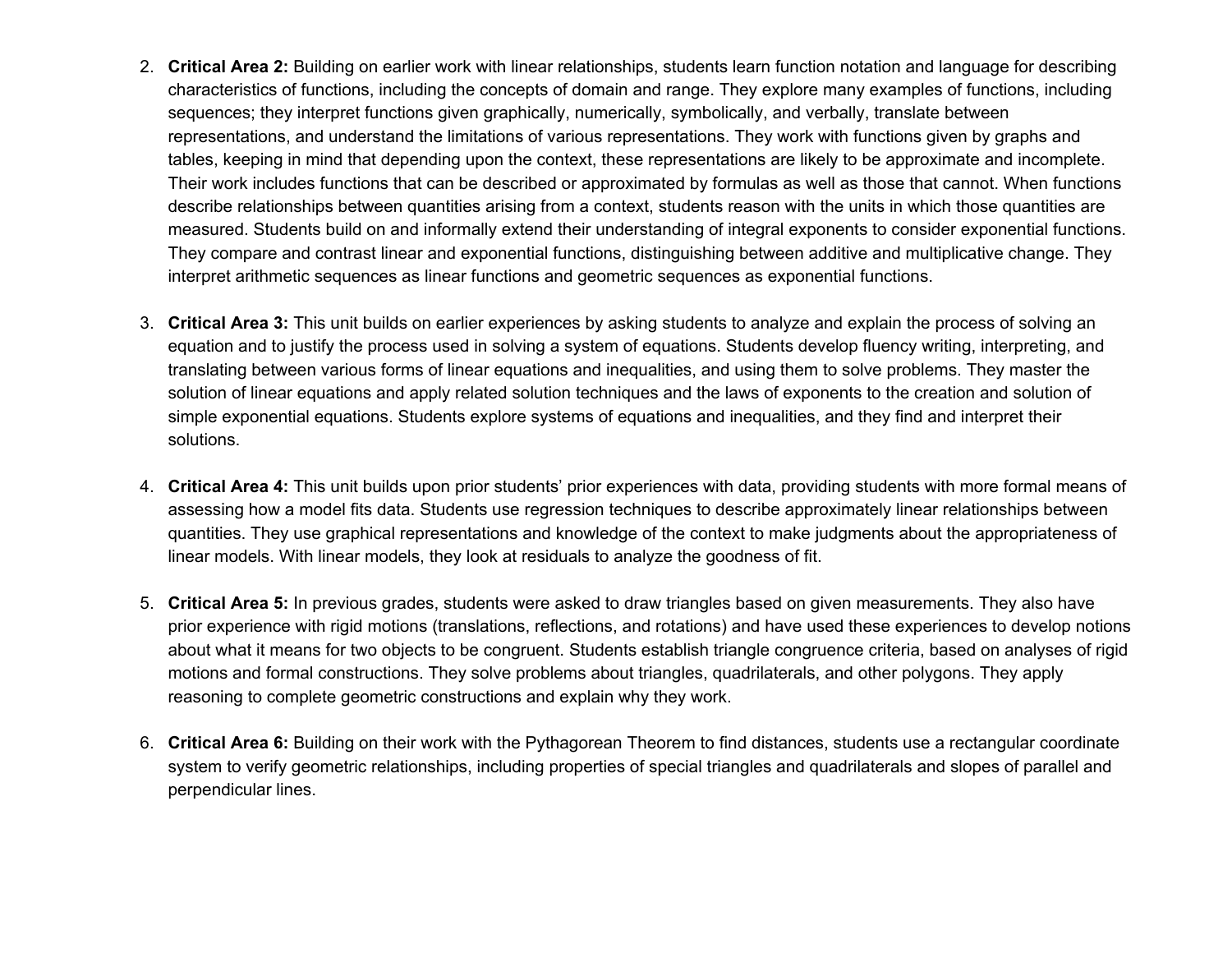#### **California Content Standards:**

#### **Number and Quantity**

*Quantities (N-Q)* 

● Reason quantitatively and use units to solve problems. [Foundation for work with expressions, equations, and functions]

#### **Algebra**

*Seeing Structure in Expressions (A-SSE)* 

● Interpret the structure of expressions. [Linear expressions and exponential expressions with integer exponents]

## *Creating Equations (A-CED)*

● Create equations that describe numbers or relationships. [Linear and exponential (integer inputs only); for A.CED.3, linear only]

#### *Reasoning with Equations and Inequalities (A-REI and 8.EE)*

- Understand solving equations as a process of reasoning and explain the reasoning. [Master linear; learn as general principle.]
- Solve equations and inequalities in one variable.
- Solve systems of equations. [Linear systems]
- Represent and solve equations and inequalities graphically. [Linear and exponential; learn as general principle.]

## **Functions**

#### *Interpreting Functions (F-IF and 8.F)*

- Understand the concept of a function and use function notation. [Learn as general principle. Focus on linear and exponential (integer domains) and on arithmetic and geometric sequences.]
- Interpret functions that arise in applications in terms of the context. [Linear and exponential (linear domain)]
- Analyze functions using different representations. [Linear and exponential]

## *Building Functions (F-BF and 8.F)*

- Build a function that models a relationship between two quantities. [For F.BF.1, 2, linear and exponential (integer inputs)]
- Build new functions from existing functions. [Linear and exponential; focus on vertical translations for exponential.]

## *Linear, Quadratic, and Exponential Models (F-LE)*

- Construct and compare linear, quadratic, and exponential models and solve problems. [Linear and exponential]
- Interpret expressions for functions in terms of the situation they model. [Linear and exponential of form  $f(x) = b^x + k$ ]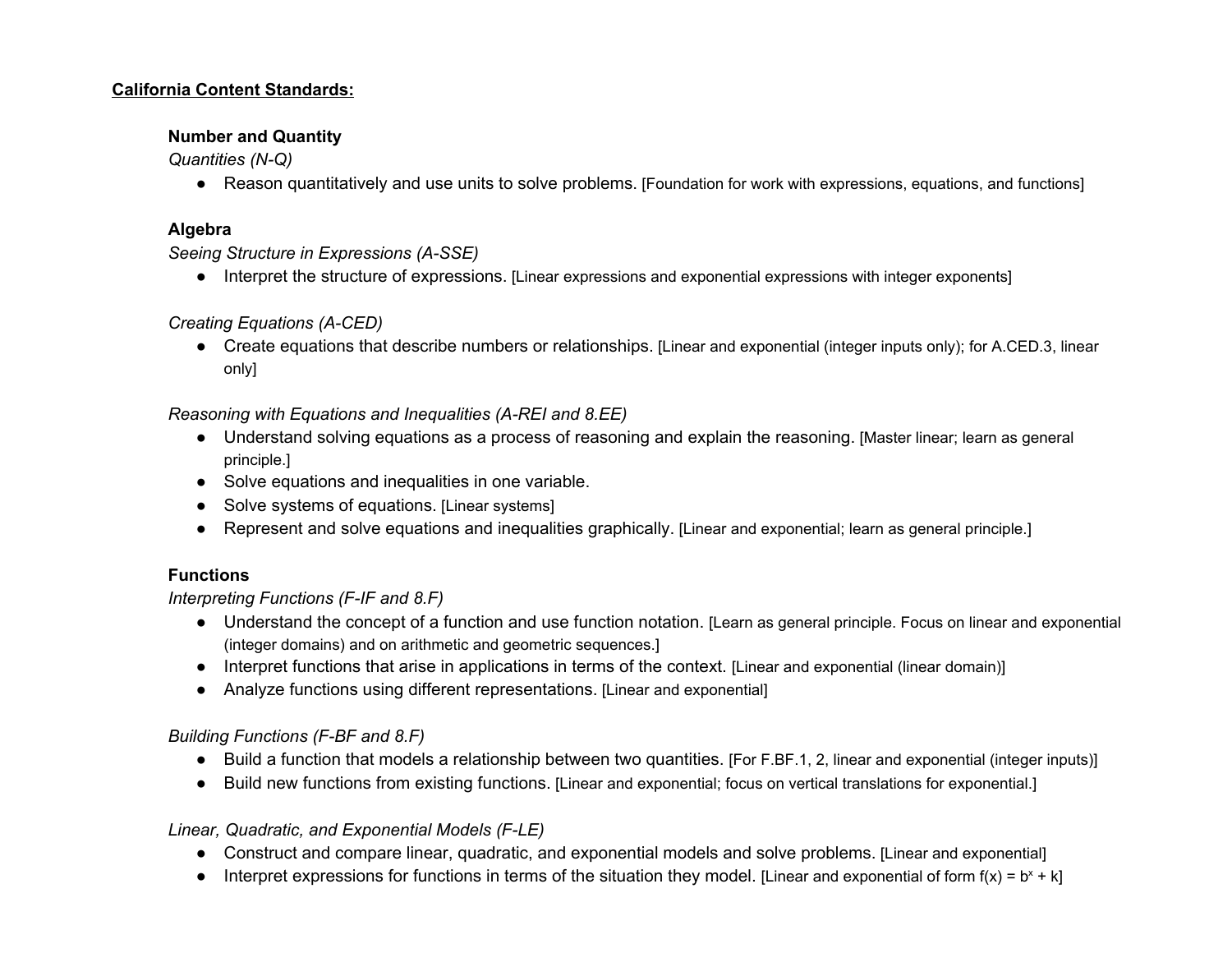## **Geometry**

*Congruence (G-CO)* 

- Experiment with transformations in the plane.
- Understand congruence in terms of rigid motions. [Build on rigid motions as <sup>a</sup> familiar starting point for development of concept of geometric proof.]
- Make geometric constructions. [Formalize and explain processes.]

# *Understand and apply Pythagorean Theorem (8.G)*

● Explain proof, apply Pythagorean Theorem to solve problems, find distance between two points on the coordinate plane.

# *Expressing Geometric Properties with Equations (G-GPE)*

● Use coordinates to prove simple geometric theorems algebraically. [Include distance formula; relate to Pythagorean Theorem.]

# **Statistics and Probability**

*Investigate Patterns of Association in Bivariate Data (8.SP)* 

● Construct and interpret scatter plots, create trend lines.

## *Interpreting Categorical and Quantitative Data (S-ID)*

- Summarize, represent, and interpret data on a single count or measurement variable.
- Summarize, represent, and interpret data on two categorical and quantitative variables. [Linear focus; discuss general principle.]
- Interpret linear models.

## **Standards for Mathematical Practice:**

- 1. Make sense of problems and persevere in solving them.
- 2. Reason abstractly and quantitatively.
- 3. Construct viable arguments and critique the reasoning of others.
- 4. Model with mathematics.
- 5. Use appropriate tools strategically.
- 6. Attend to precision.
- 7. Look for and make use of structure.
- 8. Look for and express regularity in repeated reasoning.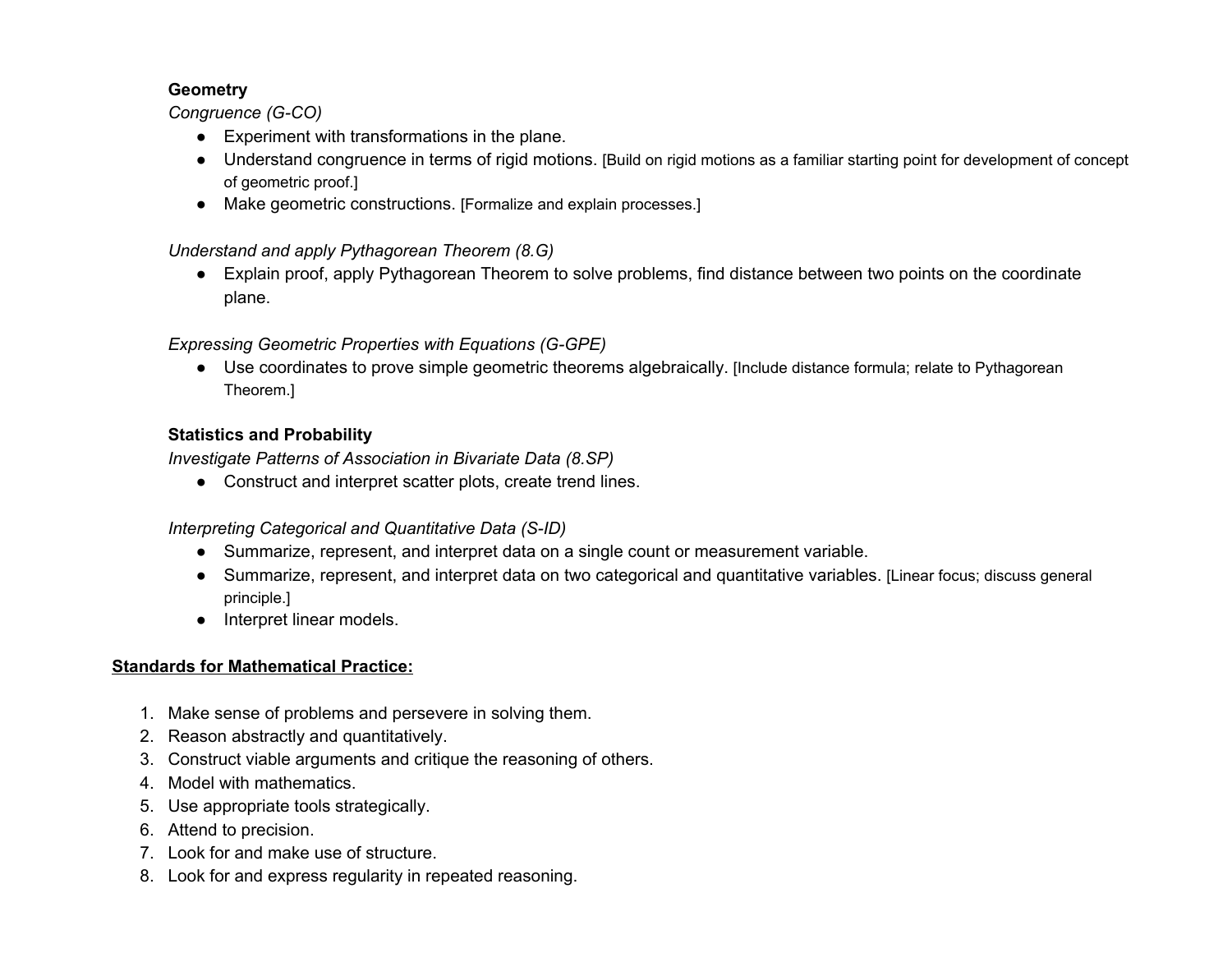# District Adopted Curriculum Map for Pearson Integrated High School Mathematics I (with 8th grade standards additions):

| <b>Topic and Title</b>                                                               | <b>Number of Days</b> | <b>Topic and Title</b>                                                                                                     | <b>Numb</b> |  |
|--------------------------------------------------------------------------------------|-----------------------|----------------------------------------------------------------------------------------------------------------------------|-------------|--|
| <b>Chapter 1: Solving Equations and Inequalities</b>                                 | $19 - 21$             | <b>Chapter 6: Data Analysis</b>                                                                                            | $11 - 13$   |  |
| Core lessons with Activity/Technology/Lesson Lab(s)                                  | 16                    | Core lessons with Activity/Technology/Lesson Lab(s) (Covers 8th grade<br>standards)                                        | 8           |  |
| Review, remediation, fluency practice, differentiation, and assessment               | $3-5$                 | Review, remediation, fluency practice, differentiation, and assessment                                                     | $3-5$       |  |
| <b>Chapter 2: An Introduction to Functions</b>                                       | 18-20                 | <b>Chapter 7: Tools of Geometry</b>                                                                                        | $12 - 14$   |  |
| Core lessons with Activity/Technology/Lesson Lab(s) (Include 8th grade<br>standards) | 15                    | Core lessons with Activity/Technology/Lesson Lab(s)                                                                        | 9           |  |
| Review, remediation, fluency practice, differentiation, and assessment               | $3-5$                 | Review, remediation, fluency practice, differentiation, and assessment                                                     | $3-5$       |  |
| <b>Chapter 3: Linear Functions</b>                                                   | $17-19$               | <b>Chapter 8: Transformations</b>                                                                                          | $13 - 15$   |  |
| Core lessons with Activity/Technology/Lesson Lab(s)                                  | 14                    | Core lessons with Activity/Technology/Lesson Lab(s) (Add lessons on<br>Dilations and Similarity)                           | 10          |  |
| Review, remediation, fluency practice, differentiation, and assessment               | $3-5$                 | Review, remediation, fluency practice, differentiation, and assessment                                                     | $3-5$       |  |
| <b>Chapter 4: Systems of Equations and Inequalities</b>                              | $15-17$               | <b>Chapter 9: Connecting Algebra and Geometry</b>                                                                          | $11 - 13$   |  |
| Core lessons with Activity/Technology/Lesson Lab(s) (Include 8th grade<br>standards) | 12                    | Core lessons with Activity/Technology/Lesson Lab(s)                                                                        | 8           |  |
| Review, remediation, fluency practice, differentiation, and assessment               | $3-5$                 | Review, remediation, fluency practice, differentiation, and assessment                                                     | $3-5$       |  |
| <b>Chapter 5: Exponents and Exponential Functions</b>                                | $17-19$               | <b>Chapter 10: Reasoning and Proof</b>                                                                                     | $17-19$     |  |
| Core lessons with Activity/Technology/Lesson Lab(s)                                  | 14                    | Core lessons with Activity/Technology/Lesson Lab(s)                                                                        | 14          |  |
| Review, remediation, fluency practice, differentiation, and assessment               | $3-5$                 | Review, remediation, fluency practice, differentiation, and assessment                                                     | $3-5$       |  |
| Topic 7: Pythagorean Theorem (enVision 2.0)                                          | $7-9$                 | <b>Textbook Resources to Use:</b>                                                                                          |             |  |
| Core lessons with 3-Act Mathematical Modeling Lesson/STEM Project                    | $\overline{4}$        | Each section:                                                                                                              |             |  |
| Review, remediation, fluency practice, differentiation, and assessment               | $3-5$                 | Think About a Plan, Activity, Games and Puzzles, Additional Vocabulary Support<br>Enrichment, Reteaching, Find the Errors! |             |  |

| <b>Topic and Title</b>                      | <b>Number of Days</b> | <b>Topic and Title</b>                                                                                                     | <b>Number of Days</b> |  |  |  |
|---------------------------------------------|-----------------------|----------------------------------------------------------------------------------------------------------------------------|-----------------------|--|--|--|
| ons and Inequalities                        | 19-21                 | <b>Chapter 6: Data Analysis</b>                                                                                            | $11 - 13$             |  |  |  |
| echnology/Lesson Lab(s)                     | 16                    | Core lessons with Activity/Technology/Lesson Lab(s) (Covers 8th grade<br>standards)                                        | 8                     |  |  |  |
| y practice, differentiation, and assessment | $3-5$                 | Review, remediation, fluency practice, differentiation, and assessment                                                     | $3-5$                 |  |  |  |
| <b>to Functions</b>                         | 18-20                 | <b>Chapter 7: Tools of Geometry</b>                                                                                        | $12 - 14$             |  |  |  |
| echnology/Lesson Lab(s) (Include 8th grade  | 15                    | Core lessons with Activity/Technology/Lesson Lab(s)                                                                        | 9                     |  |  |  |
| y practice, differentiation, and assessment | $3-5$                 | Review, remediation, fluency practice, differentiation, and assessment                                                     | $3-5$                 |  |  |  |
| าร                                          | $17-19$               | <b>Chapter 8: Transformations</b>                                                                                          | $13 - 15$             |  |  |  |
| echnology/Lesson Lab(s)                     | 14                    | Core lessons with Activity/Technology/Lesson Lab(s) (Add lessons on<br>Dilations and Similarity)                           | 10                    |  |  |  |
| y practice, differentiation, and assessment | $3-5$                 | Review, remediation, fluency practice, differentiation, and assessment                                                     | $3-5$                 |  |  |  |
| ations and Inequalities                     | $15-17$               | <b>Chapter 9: Connecting Algebra and Geometry</b>                                                                          | $11 - 13$             |  |  |  |
| echnology/Lesson Lab(s) (Include 8th grade  | $12 \overline{ }$     | Core lessons with Activity/Technology/Lesson Lab(s)                                                                        | 8                     |  |  |  |
| y practice, differentiation, and assessment | $3-5$                 | Review, remediation, fluency practice, differentiation, and assessment                                                     | $3-5$                 |  |  |  |
| <b>Exponential Functions</b>                | $17-19$               | <b>Chapter 10: Reasoning and Proof</b>                                                                                     | $17 - 19$             |  |  |  |
| echnology/Lesson Lab(s)                     | 14                    | Core lessons with Activity/Technology/Lesson Lab(s)                                                                        | 14                    |  |  |  |
| y practice, differentiation, and assessment | $3-5$                 | Review, remediation, fluency practice, differentiation, and assessment                                                     | $3-5$                 |  |  |  |
| orem (enVision 2.0)                         | $7 - 9$               | <b>Textbook Resources to Use:</b>                                                                                          |                       |  |  |  |
| hematical Modeling Lesson/STEM Project      | 4                     | Each section:                                                                                                              |                       |  |  |  |
| y practice, differentiation, and assessment | $3-5$                 | Think About a Plan, Activity, Games and Puzzles, Additional Vocabulary Support<br>Enrichment, Reteaching, Find the Errors! |                       |  |  |  |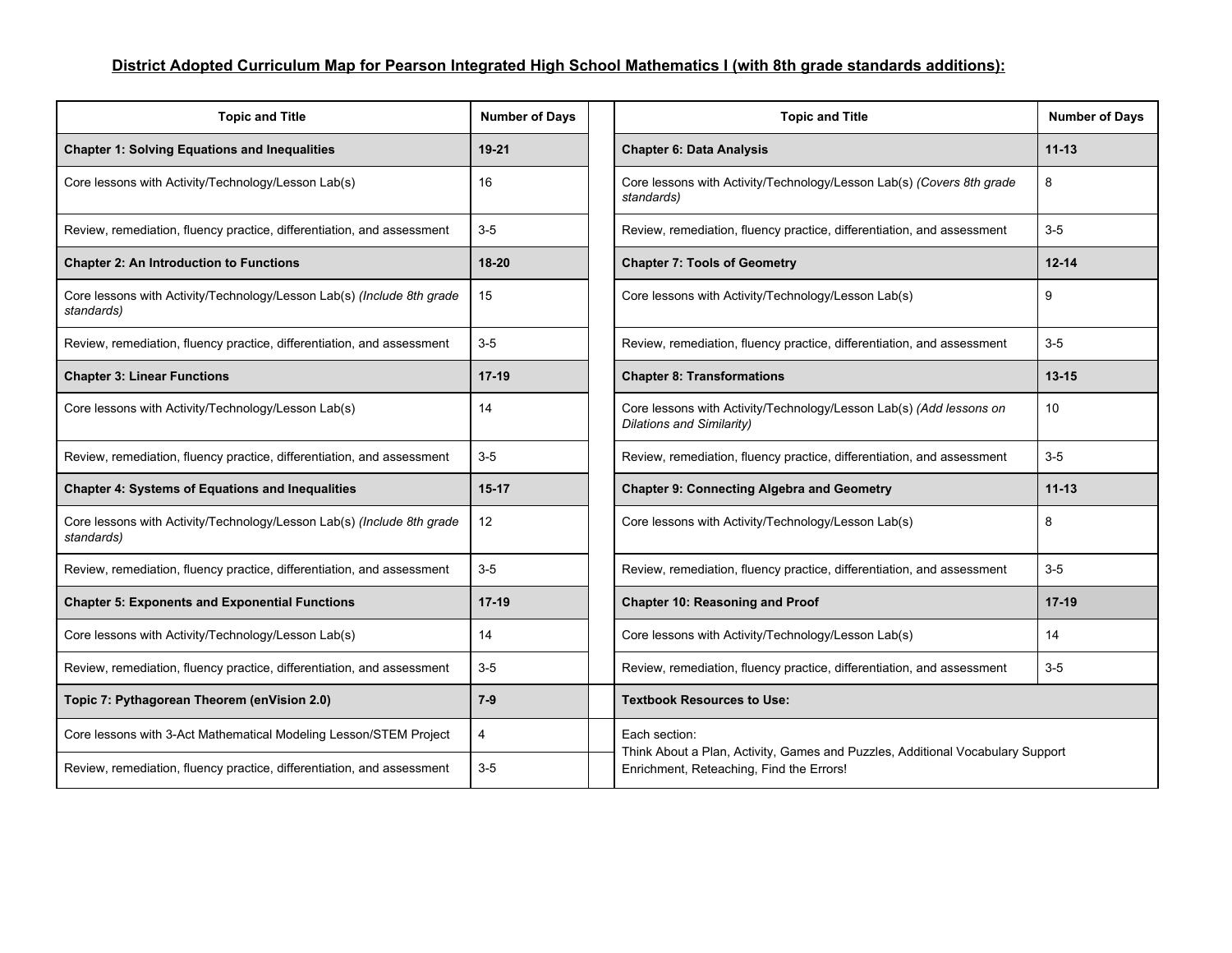# **California Summative Assessment Blueprint (SBAC):**

Note: These assessment blueprints are for the summative SBAC at the end of Grade 8

|                                      |                                                                                                                                                                  | Target Sampling Mathematics Grade 8                                                                     |            |         |                |           |  |
|--------------------------------------|------------------------------------------------------------------------------------------------------------------------------------------------------------------|---------------------------------------------------------------------------------------------------------|------------|---------|----------------|-----------|--|
| Claim                                | Content<br>Category                                                                                                                                              | Assessment Targets                                                                                      | <b>DOK</b> | Items   | Total<br>Items |           |  |
| 1. Concepts and<br><b>Procedures</b> |                                                                                                                                                                  |                                                                                                         |            | CAT     | <b>PT</b>      |           |  |
|                                      |                                                                                                                                                                  | C. Understand the connections between proportional relationships, lines, and linear<br>equations.       | 1, 2       | $5-6$   | 0              |           |  |
|                                      |                                                                                                                                                                  | D. Analyze and solve linear equations and pairs of simultaneous linear equations.                       | 1, 2       |         |                |           |  |
|                                      |                                                                                                                                                                  | B. Work with radicals and integer exponents.                                                            | 1, 2       |         |                |           |  |
|                                      | Priority Cluster                                                                                                                                                 | E. Define, evaluate, and compare functions.                                                             | 1, 2       | $5-6$   |                |           |  |
|                                      |                                                                                                                                                                  | G. Understand congruence and similarity using physical models, transparencies, or<br>geometry software. | 1, 2       |         |                |           |  |
|                                      | F. Use functions to model relationships between quantities.<br>H. Understand and apply the Pythagorean Theorem.<br>numbers.<br>Supporting<br>Cluster<br>spheres. |                                                                                                         | 1, 2       | $2 - 3$ |                | $17 - 20$ |  |
|                                      |                                                                                                                                                                  |                                                                                                         | 1, 2       |         |                |           |  |
|                                      |                                                                                                                                                                  | A. Know that there are numbers that are not rational, and approximate them by rational                  | 1, 2       |         |                |           |  |
|                                      |                                                                                                                                                                  | Solve real-world and mathematical problems involving volume of cylinders, cones, and                    | 1, 2       | $4-5$   |                |           |  |
|                                      |                                                                                                                                                                  | J. Investigate patterns of association in bivariate data.                                               | 1, 2       |         |                |           |  |